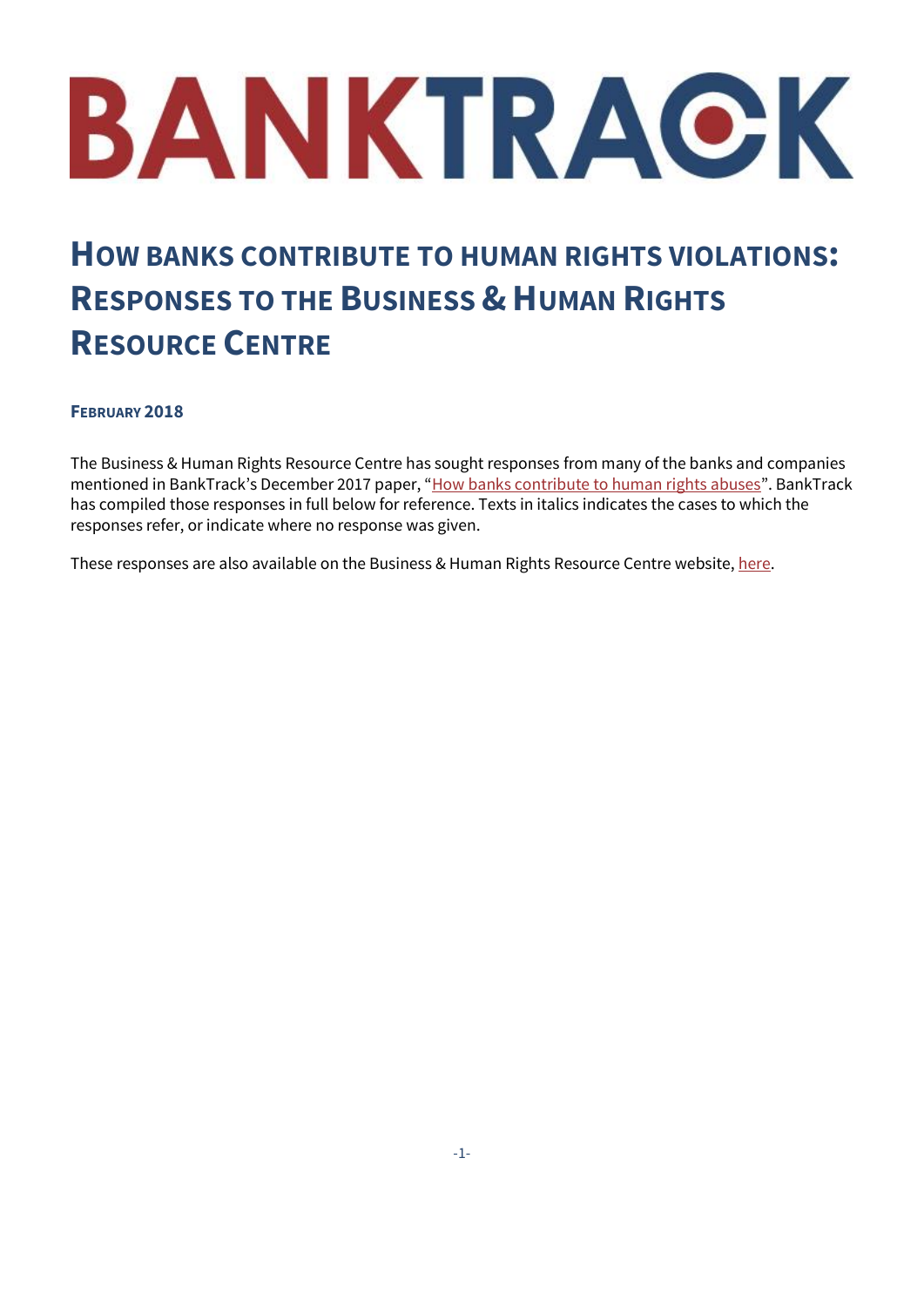### **CONTENTS**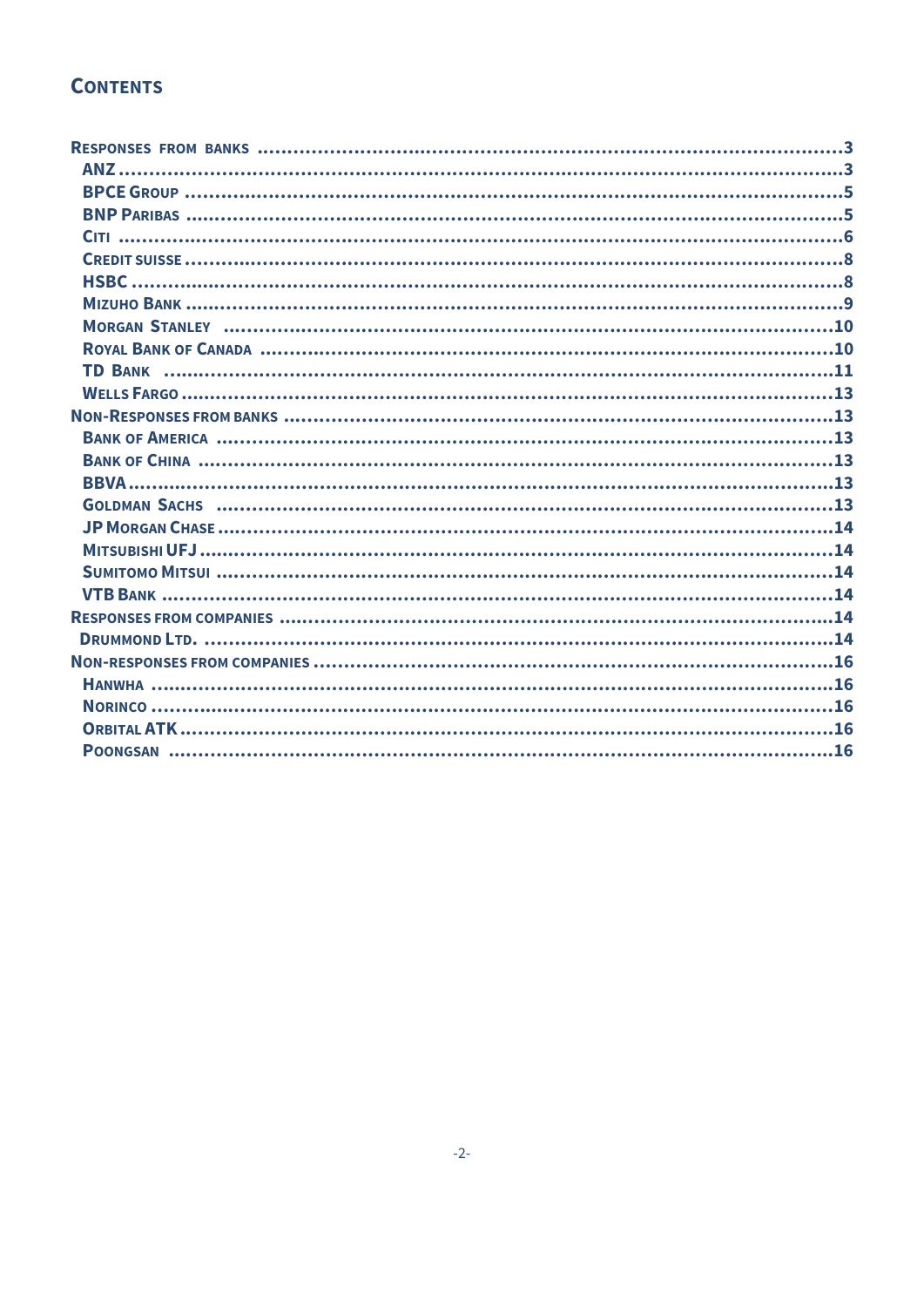## <span id="page-2-0"></span>**RESPONSES FROM BANKS**

Text in italics indicates on which cases banks have provided a response, as well as indicating where no response was given.

#### <span id="page-2-1"></span>**ANZ**

*ANZ response on case 4, 'Phnom Penh Sugar, Cambodia'.* [Download response here.](https://business-humanrights.org/sites/all/modules/fb_components/ajax/sites/default/files/documents/ANZ%20response_15%20January%202018_2.pdf)

Thank you for giving ANZ the opportunity to respond to the matters raised by BankTrack in its recent report dated December 2017. Given there have been a number of developments since you last wrote to us in 2014 regarding this matter, we have included in this letter an update on our approach to human rights, including our recent review of our standards.

#### ANZ human rights standards review in 2016

In 2016 we conducted a comprehensive review of ANZ's human rights standards, including detailed consideration of the matters raised by NGOs Oxfam, Equitable Cambodia (EC) and Inclusive Development International (IDI), and other stakeholders in relation to our customer relationships, including our former customer, Phnom Penh Sugar Co (PPS).

In October 2016 we issued a revised set of human rights standards, which were upgraded in several key areas, including:

• Confirming our 'zero tolerance' for improper land acquisition (incorporated in a public 'ANZ land acquisition position statement')

• Committing to considering remediation processes if we identify we have caused or contributed to adverse impacts, or are linked to adverse human rights impacts via our products and services

• Confirming our expectation that our customers resolve issues identified where they are associated with adverse human rights impacts

• Supporting our business partners to align to these standards, eg clarifying our expectation that our business partners provide a fair and safe working environment, including following our approach to 'no tolerance' for child labour.

#### Land acquisition position statement

As a general principle, our upgraded stance on land acquisition means we will support customers who manage their land use in line with international standards for good governance, including respecting rights of indigenous peoples and vulnerable groups. This includes respecting land tenure rights through appropriate negotiation and the right to free, prior and informed consent of affected stakeholders where applicable under the Equator Principles. Implementing best practices to address grievances and disputes is also an important part of our approach.

We will not tolerate land acquisitions by our customers that we consider to be improper, including those:

• that are illegal under local laws (such as acquisitions obtained by inappropriate force, or that deny normal or customary access to landholders or land users)

• where our customers do not follow land acquisition or involuntary resettlement processes in line with international standards, such as the IFC Performance Standards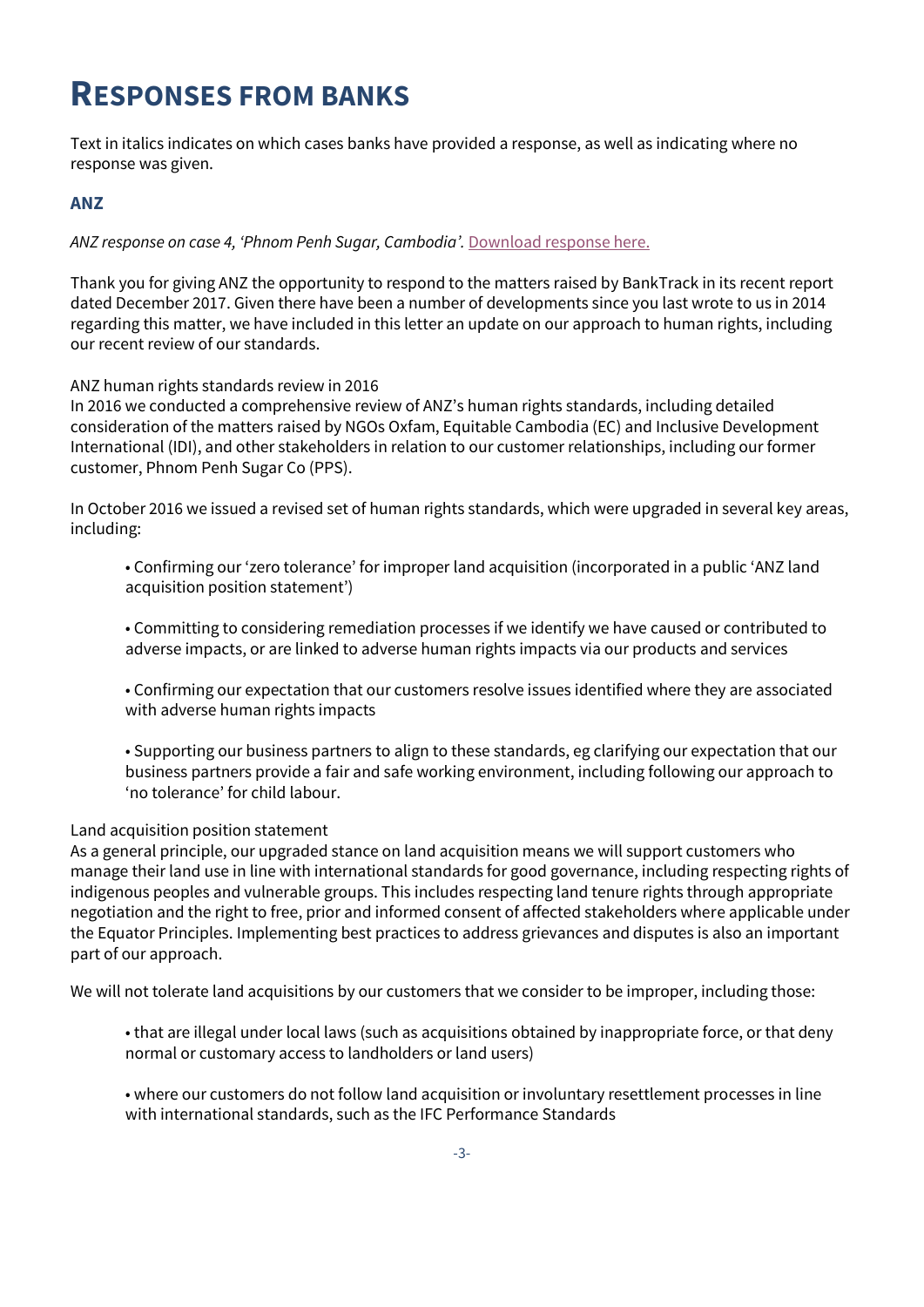• that are subject to the Equator Principles, and where the land acquisition process followed is not consistent with the Equator Principles and IFC Performance Standards, including the right to free, prior and informed consent where it applies.

We have since applied our upgraded standards to situations that involve land acquisition and displacement. In one example, before providing financing, we sought and received appropriate assurances from the customer via an independent assessment that the customer's process for completing the land acquisition meets our standards. Here there was a clear and time-bound commitment to an appropriate process, including access to appropriate grievance mechanisms to help resolve matters raised by community members.

We believe the standards we have adopted are appropriate and help to provide important protections for communities that may be affected by potential land displacement. We will progressively implement our upgraded standards, so that customers whose operations include significant land acquisition can verify to ANZ that their operations avoid improper land acquisition, particularly in emerging economies.

Where customer practices are identified that may not be consistent with our standards, we engage with the customer to understand the circumstances and, where necessary, identify specific and time-bound improvement plans. We seek to use our leverage to influence change, and in some cases, this process will take time. If prospective customers do not meet our standards and following engagement are not willing to adapt their practices in an appropriate timeframe, we will decline financing.

Implementing our standards, including improved due diligence

We have established a three year program of work to guide implementation of our revised standards. Implementation of key priorities is well progressed:

• We have updated the social and environmental screening tool used by our bankers to include our 'zero tolerance for land grabs' commitment

• In 2017 we piloted a strengthened due diligence processes in Thailand, with the aim of extending this to further locations across the Group. The strengthened due diligence provides examples of human rights issues that can arise in specific sectors or activities, and suggested questions to aid discussions with our customers

• We are also reviewing and updating our training programs to reflect our revised standards. In 2015/16, over 390 Institutional and Corporate Bankers completed an in-depth, facilitator-led Social and Environmental Banking training course. The training was delivered in various locations in Asia (China, Vietnam, Cambodia, Singapore, Hong Kong) and Australia. Further, all ANZ holders of a 'credit approval discretion' (eg authority to ultimately approve any lending and customer on-boarding) must complete our online Social and Environmental Risk training course – including passing an assessment. Almost 2,500 employees have completed this foundation course since 2015.

ANZ is also working with the Global Compact Network Australia, as a member of its Human Rights Leadership Group, to consider opportunities to engage with civil society and other stakeholders to discuss the challenges when applying human rights due diligence to our customers, and the mismatch often existing between some stakeholder expectations around leverage and the reality in practice.

#### Phnom Penh Sugar Company

In relation to our former customer Phnom Penh Sugar, we understand and respect that NGOs will continue to campaign in relation to their grievances. We did seek to influence change in this case and regret that we were not able to make more progress.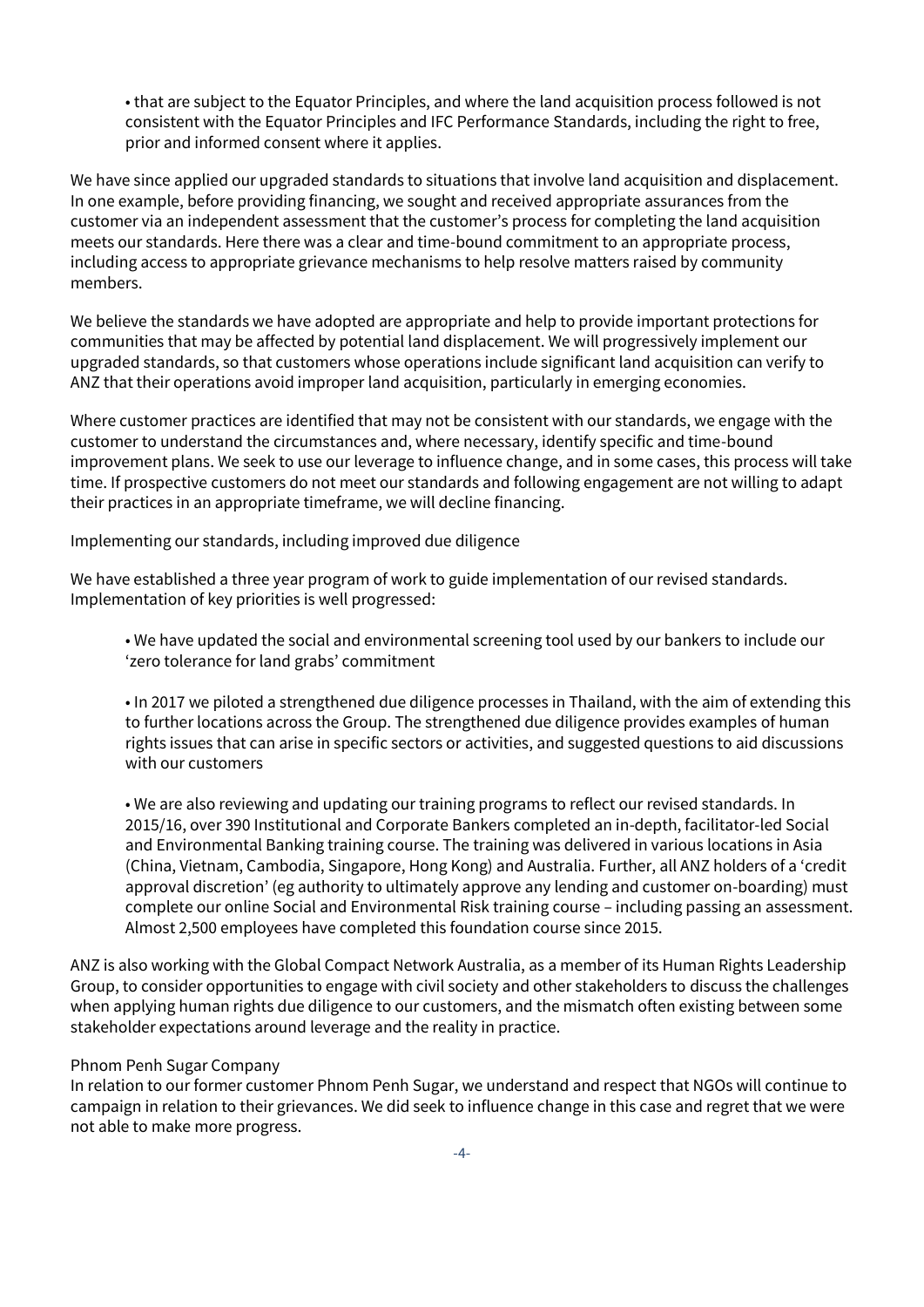Ultimately, the core of the dispute relates to land ownership, use and resettlement; these are matters which have been and are the subject of national political debate in Cambodia. These are issues that in regard to PPS can only be resolved by all parties working together and through the Cambodian Government-led process that is examining land displacement.

In this regard, we note media reports in May and August 2016 that the company has reached a settlement with a number of the families in Kampong Speu province regarding compensation – with reports indicating over 350 families were offered packages of between USD \$500 and \$10,000.

More recently, it was reported in the Cambodia Daily on 31 August 2017 that the Land Management Ministry was establishing a working group to find a solution for villagers in the provinces of Koh Kong, Kampong Speu and Preah Vihear. Officials from Land Management departments in these three provinces were responsible for collecting the identities of people and locations of the disputed land to help solve the conflict between communities and sugar companies.

#### <span id="page-4-0"></span>**BPCE GROUP**

*BPCE Group responded on case 6, 'Finance for cluster munitions, International'. [Download the response here.](https://www.business-humanrights.org/sites/default/files/documents/Groupe%20BPCE%20response_15%20January%202018_0.pdf)*

"We acknowledge the information you share in your report on our affiliates holding in Textron but note however that this company announced in August 2016 that it was discontinuing its Sensor-Fuzed-Weapon production which came to an end in Q1 2017.

We also confirm that BPCE and Natixis strictly apply the policy that was published in 2009, committing to not finance or invest in businesses involved in manufacturing, selling or storing anti-personnel mines or cluster munitions.

The policy applies to commercial banking and investments made on our own account, and the third-party investments made by French asset manager Natixis Asset Management. The exclusion policy applies to all advisory services, all discretionary mandates, all actively managed funds and all passively managed funds.

However, the policy does not apply to all investments managed by its United States-based asset managers, where BPCE and Natixis cannot unilaterally enforce their policy, since the United States have still not signed the Oslo Convention on Cluster Munitions.

Considering the ethical problem caused by such investments, we however continue our dialogue with the American affiliates to raise awareness on this subject, with the objective to enforce BPCE/Natixis arms sector policy in all our activities."

#### <span id="page-4-1"></span>**BNP PARIBAS**

*BNP Paribas responded on case 5, 'Drummond and paramilitary violence, Colombia'. [Download the response](https://www.business-humanrights.org/sites/default/files/documents/20180116_BNP%20Paribas%20response_0.pdf)  [here.](https://www.business-humanrights.org/sites/default/files/documents/20180116_BNP%20Paribas%20response_0.pdf)*

We thank you for giving us the opportunity to comment BankTrack's report on "How Banks Contribute to Human Rights Violations" ahead of your "Weekly Update" newsletter. We welcome this initiative favorably and have read BankTrack's report very attentively.

We would like to draw your attention on some key elements regarding those allegations. With regard to the activities of US coal company Drummond Corporation Inc., we are not in a position to further comment since BNP Paribas does not finance nor invest in this company.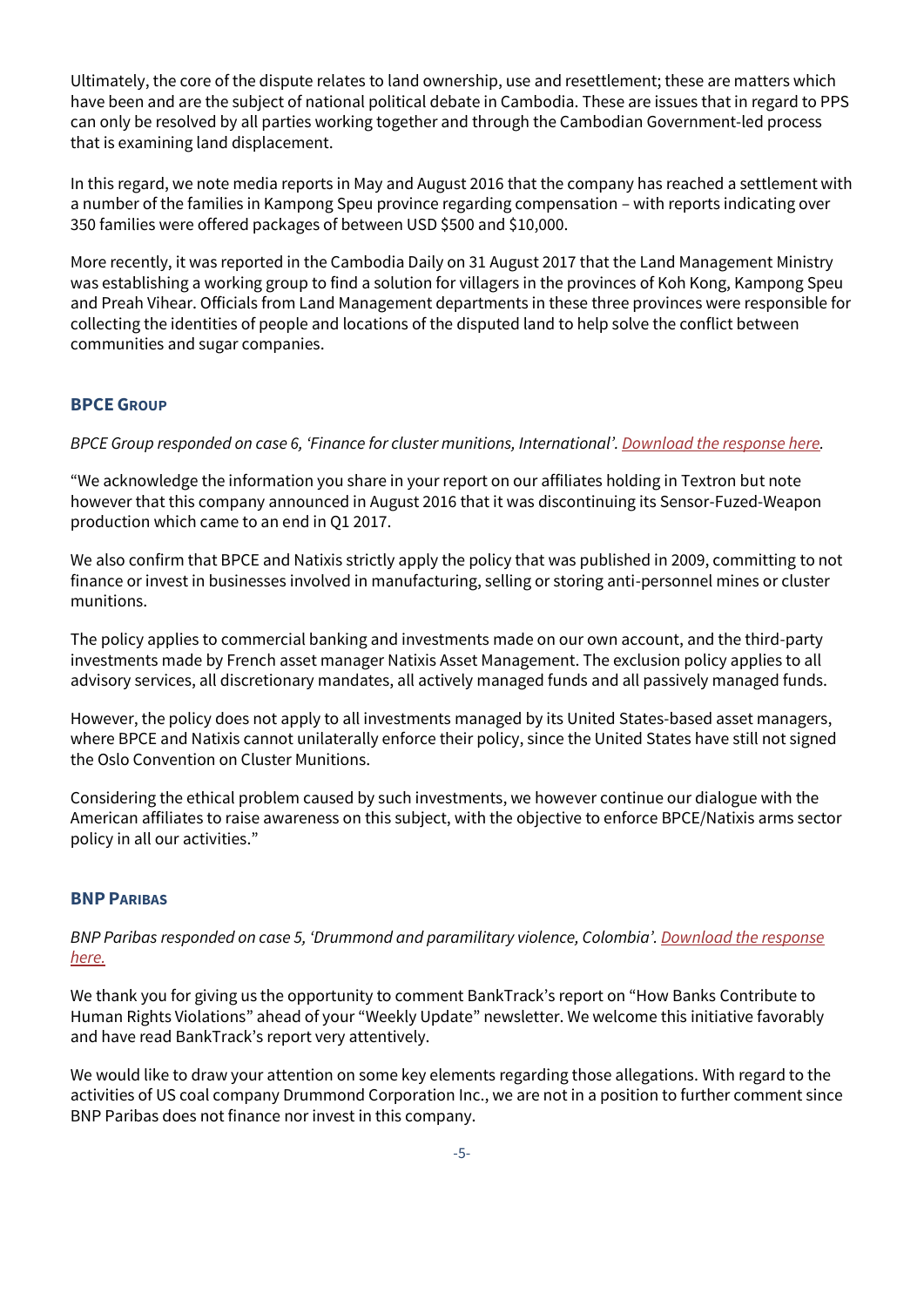Indeed, BNP Paribas commits to financing the economy in an ethical manner and wants to have a positive impact on society. To this end, BNP Paribas has expanded its requirements beyond those of the mandatory legal framework and has voluntarily adopted specific investment and financing policies, including in the "Mining industry": [https://group.bnpparibas/uploads/file/csr\\_sector\\_policy\\_mining.pdf](https://group.bnpparibas/uploads/file/csr_sector_policy_mining.pdf)

Please read BNP Paribas' Registration Document (Chapter 7) for more information on the Group's Corporate Social Responsibility[: https://invest.bnpparibas.com/sites/default/files/documents/ddr2015eng.pdf](https://invest.bnpparibas.com/sites/default/files/documents/ddr2015eng.pdf)

And BNP Paribas' Statement on Human Rights for more information on the Group's Human Rights policy: [https://group.bnpparibas/uploads/file/uk\\_declaration\\_bnp\\_sur\\_droit\\_de\\_l\\_homme.pdf](https://group.bnpparibas/uploads/file/uk_declaration_bnp_sur_droit_de_l_homme.pdf)

#### <span id="page-5-0"></span>**CITI**

*Citi's responded on case 5, 'Drummond and paramilitary violence, Colombia' and case 6 'Finance for cluster munitions, International'[. Download the response here.](https://business-humanrights.org/sites/default/files/documents/BHRRC%20-%20Citi%20response%20-%20FINAL%201.17.2018_0.pdf)*

Thank you for your inquiry regarding Banktrack's recent report and the opportunity to comment on it.

#### Policy Commitment

Our engagement in assessing and addressing human rights risks dates back over a decade. We have had a public commitment to respect human rights since 2007, when Citi became the first major U.S. based bank to issue a Statement on Human Rights, which we updated in 2014. In the Statement, Citi publicly states its support for the key international human rights instruments, including the Universal Declaration on Human Rights, the International Labour Organization's Declaration on Fundamental Principles and Rights at Work, and the UN Guiding Principles on Business and Human Rights. The Statement provides a summary of our policies and practices that help us fulfill our corporate responsibility to respect human rights across Citi's value chain, to our employees, suppliers, clients and communities, and countries where we do business. Prior to publishing the updated Statement in 2014, we engaged with several external human rights experts on the update and incorporated much of the feedback they provided. In addition, we are the only U.S. bank participant in the UN Global Compact, and in 2016 we became the first U.S. bank to develop our human rights reporting in alignment with the Guiding Principles Reporting Framework put out by Shift.

#### Due Diligence

Processes Human rights plays a critical role in our broader approach to environmental and social risk management. Before making a financing decision, we assess the potential impacts and work with our clients to apply a clearly defined set of environmentally and socially responsible policies consistent with leading international standards and good practice. These policies are encompassed by Citi's **Environmental and** [Social Risk Management \(ESRM\) Policy,](http://www.citigroup.com/citi/sustainability/policies.htm) which is embedded in our credit and risk policies and applies to all business units within the firm with the objective of ensuring that we effectively assess and manage environmental and social risk associated with our client transactions. The ESRM Policy is a continually 2 evolving product of our long history of founding and adopting industry-leading sustainability initiatives, including co-founding the Equator Principles (EPs) in 2003.

The Policy has several Areas of High Caution, including human rights risk, which trigger enhanced due diligence by the ESRM team. The policy also contains explicit prohibitions of direct or indirect financing of forced labor or child labor and contains several sector standards for certain industries that require enhanced due diligence. The chart at thi[s link](http://www.citigroup.com/citi/sustainability/data/equator_principles_approval_flowchart.pdf?ieNocache=918) explains our due diligence process in more detail.

In addition to implementation of our ESRM Policy for covered transactions, which include projectspecific lending or transactions with a known use of proceeds, we also analyze our clients' overall track record for environmental and social risk management to enhance our ability to proactively identify possible risks. In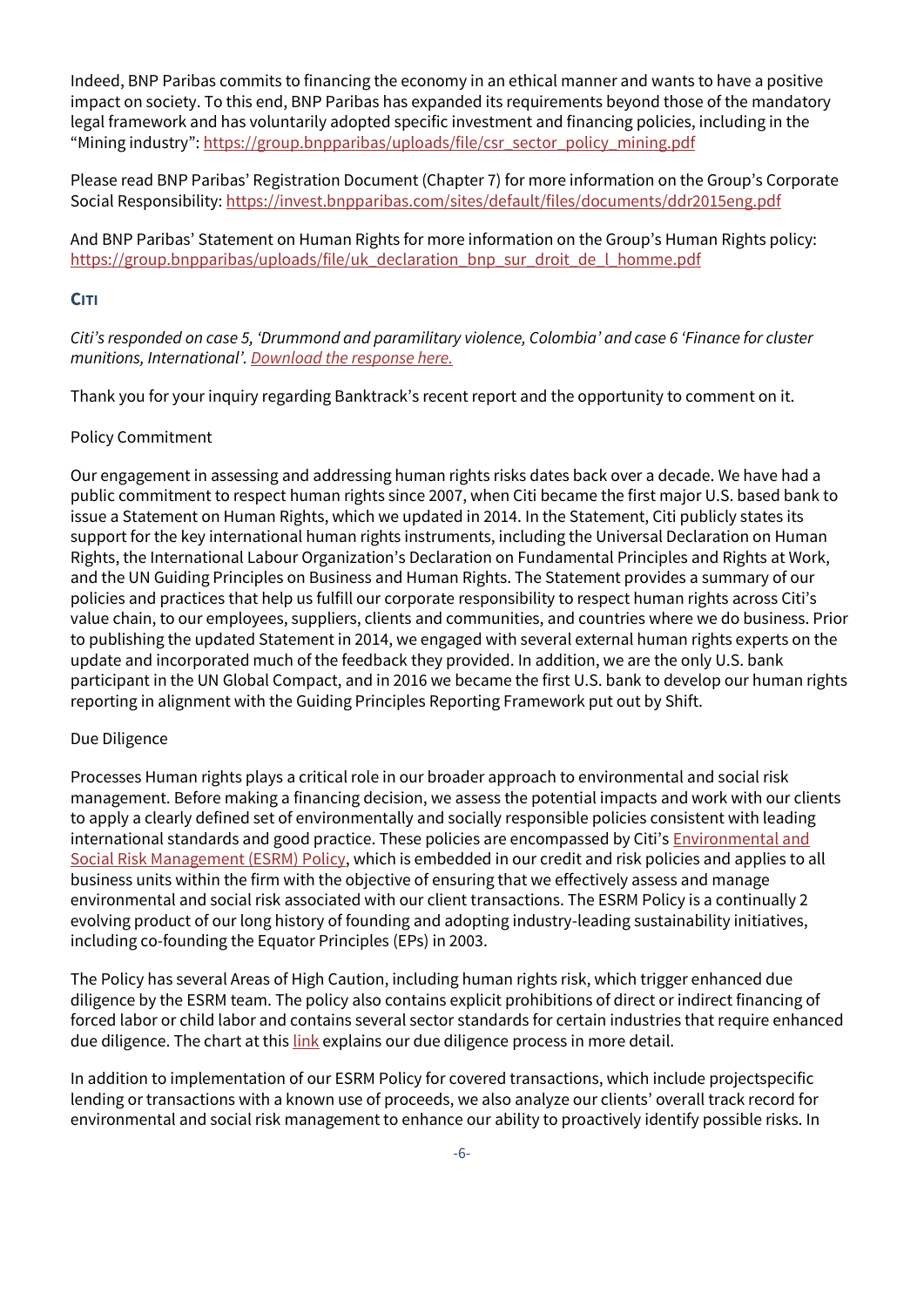addition to the implementation of our ESRM Policy for covered transactions with a known use of proceeds, we have also initiated a process to assess our clients' overall environmental and social performance, using thirdparty ESG data inputs, to help us identify possible risks.

Please see below for further information regarding the two issues you raised in your communication to us.

Allegations against Drummond

Citi has previously communicated with Banktrack on this issue, as noted on its website. Our previous response detailed our extensive due diligence of the company, which included engagement on these issues. In our letter to Banktrack in April 2016, we stated:

Prior to participating in the loan issued to Drummond in 2010, Citi's specialized ESRM team conducted due diligence on the company, including their Colombia asset, and specifically on the issues related to the civil suit against Drummond that followed the Alien Tort Claims Act lawsuit filed in 2002 in Alabama. Citi engaged directly with the company to gain a better understanding of the following issues:

- Regulatory compliance
- Performance benchmarked against the IFC Performance Standards, which covers human rights issues such as labor rights, stakeholder engagement, and grievance mechanisms
- Internal controls, including payments to vendors
- Security management in Colombia benchmarked against the Voluntary Principles on Security and Human Rights

Transactions screened by the ESRM team, including the 2010 loan to Drummond, which have potential human rights issues are tracked in a database and tagged if they involve resettlement, impacts to indigenous peoples, labor rights, or security risks. If a transaction proceeds, Citi continues to engage the company on ESRM issues and only gives final approval if we determine human rights risks are adequately managed.

In our engagement with Drummond, Citi has received and reviewed numerous documents related to the allegations, as well as information about their human rights policy, management plans to proactively engage local communities, and grievance mechanisms. Drummond also adheres to the Voluntary Principles on Security and Human Rights, an area Citi raised in its initial due diligence in 2010.

Discussions with our client continue to focus on how they are engaging with the communities on the ground, and we will continue to assess their engagement as the situation evolves, including efforts at addressing historic injustices through the government-led peace process.

#### Cluster Munitions

As part of Citi's Military Equipment policy and risk approach, direct financing and/or facilitating of lethal military equipment, including cluster munitions, is generally prohibited. The financing and/or facilitating of military equipment that potentially could have a lethal use is required to be escalated and obtain senior risk approval. We appreciate the opportunity to share with you and other stakeholders the efforts we have made to respond to these concerns, including our engagement with our clients on these issues.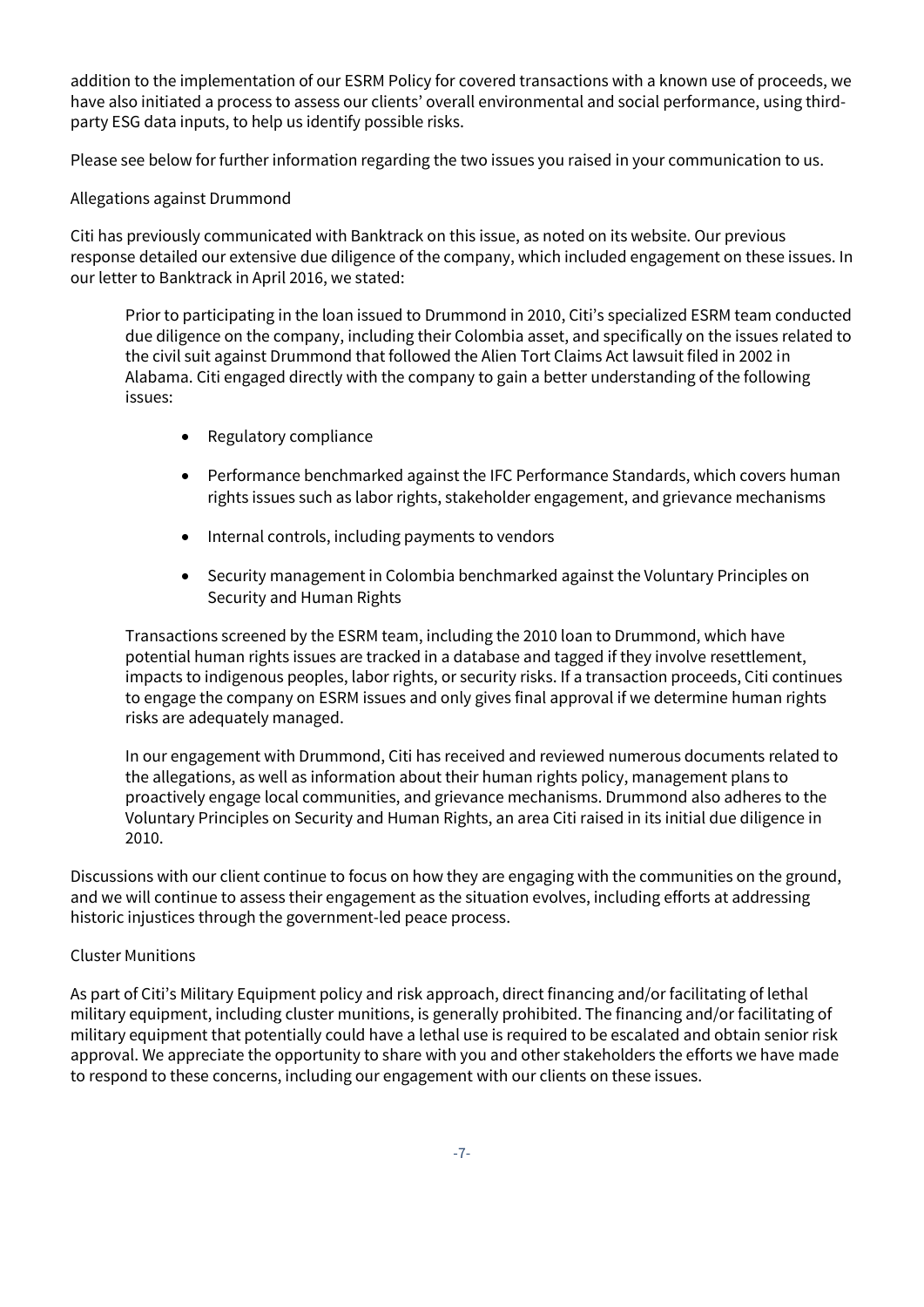We appreciate the opportunity to share with you and other stakeholders the efforts we have made to respond to these concerns, including our engagement with our clients on these issues.

#### <span id="page-7-0"></span>**CREDIT SUISSE**

*Credit Suisse's responded on case 8, 'Secret loans scandal, Mozambique'[. Download the response here.](https://business-humanrights.org/sites/default/files/documents/180115%20Credit%20Suisse%20response%20to%20BHRRC_1.pdf)*

Credit Suisse takes the matters raised in this case study seriously and is cooperating fully with ongoing investigations into the Mozambique financings. While the current investigations remain on-going, the bank is not in a position to comment on the case study. We can, however, confirm that Credit Suisse maintains policies and procedures globally, including in the United Kingdom, to ensure compliance with applicable laws.

#### <span id="page-7-1"></span>**HSBC**

#### *HSBC responded on case 5, 'Drummond and paramilitary violence, Colombia'. [Download the response here.](https://www.business-humanrights.org/sites/default/files/documents/HSBC%20response_15%20Jan%202018_0.pdf)*

Thank you for inviting us to comment on the December 2017 BankTrack briefing paper, How banks contribute to human rights abuses, which we read with interest. You asked us specifically to comment on the two issues of cluster munitions and alleged human rights abuses in Colombia.

#### Cluster Munitions

In 2000, HSBC decided to withdraw progressively from financing the manufacture and sale of weapons. Our policy specifies that the "financial services covered by the policy include lending, other forms of financial assistance such as bonds or guarantees, debt and equity capital markets activities, advisory work, insurance and investments where HSBC acts as a principal investor. The policy applies to the defence equipment sector, which consists of businesses manufacturing, selling or purchasing weapons, and/or related products and services, for either defensive or offensive purposes." This policy remains in force and is available on our website.

In February 2010 we updated the policy specifically to exclude business with companies with any involvement with cluster bombs or anti-personnel mines. Being regarded by our broad range of stakeholders as responsible and aware is important to us, and we were assisted in this policy review by discussions with both Amnesty International and the Cluster Munition Coalition.

Our asset management business has further updated its position on cluster munitions and anti-personnel mines: "HSBC Global Asset Management has excluded investment in companies linked to the use, development, manufacturing, stockpiling, transfer or trade of cluster munitions, anti-personnel mines and depleted uranium from all its active fundamental equity and fixed income strategies since 2010. In 2016 we extended this exclusion to our index and active systematic strategies."

#### Colombia

As both BankTrack and the BHRRC are aware, HSBC does not and cannot discuss individual customers, nor do we confirm whether an individual or business is or has been a customer, for reasons of client confidentiality. I am therefore unable to discuss any of the specific companies considered in BankTrack's briefing or in your letter.

HSBC does take human rights issues seriously and our Mining and Metals policy has made reference to human rights impacts since 2007. In 2017 we revised this policy (available on our website) and it explicitly states that our global business must undertake additional due diligence in certain circumstances, including: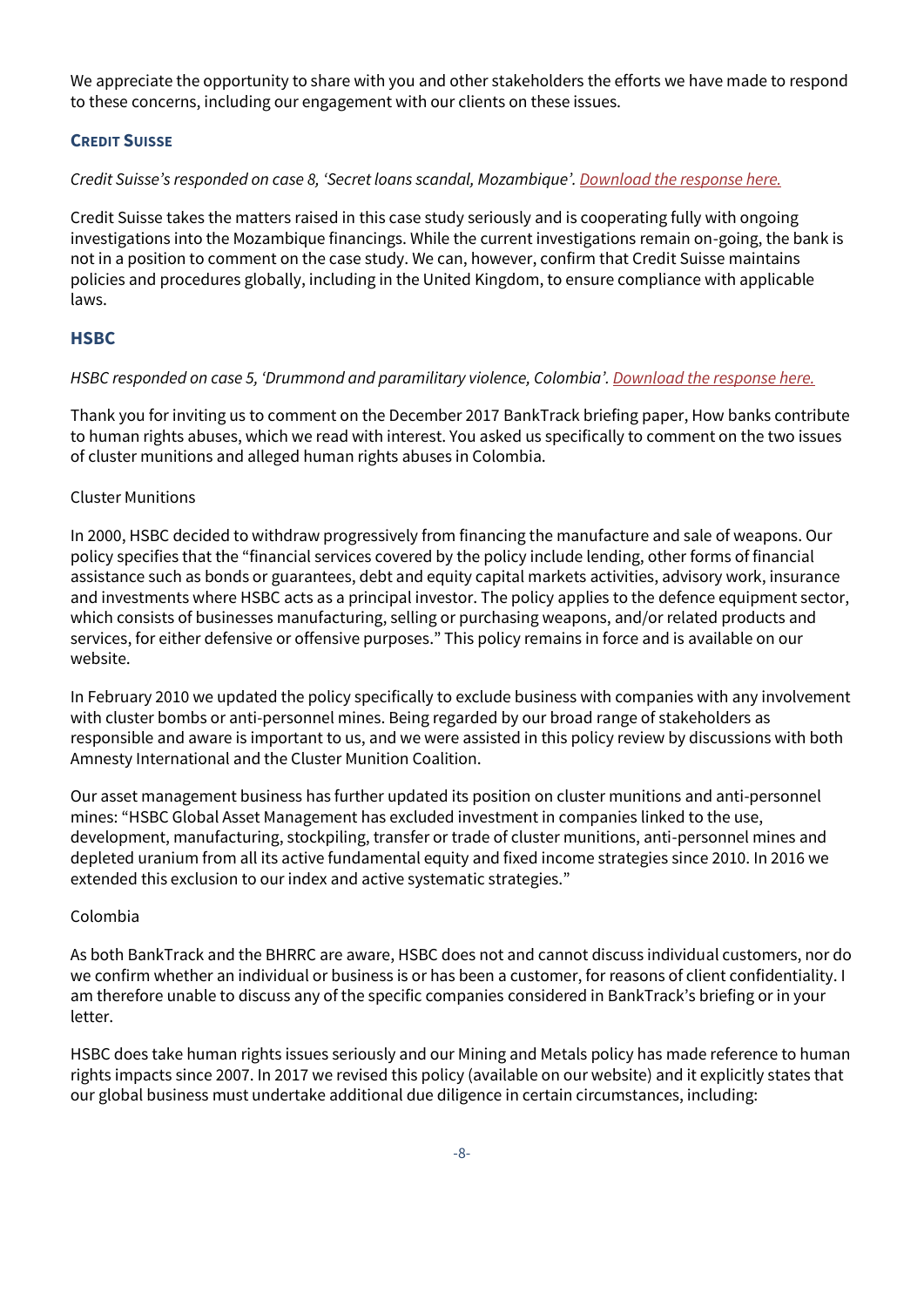Customers causing or contributing to severe adverse impacts on human rights. HSBC seeks to prevent or mitigate such impacts, subject to the leverage we have with a customer. The analysis must assess: the customer's actual and potential impacts; its commitments to respect human rights; its remediation of the impacts; its own grievance mechanisms; and whether HSBC may have financed such impacts.

When any allegations of companies operating in breach of our policies are brought to our attention we always investigate. In mining, as in other sensitive sectors, we work with clients who meet our sustainability standards — including those relating to human rights — and clients who are making credible progress towards meeting them. Where clients are unwilling or unable to meet our standards, we end the banking relationship as soon as contractually possible.

#### <span id="page-8-0"></span>**MIZUHO BANK**

*HSBC responded on case 5, 'Drummond and paramilitary violence, Colombia' and case 1, 'Dakota Access Pipeline, United States'[. Download the response here.](https://www.business-humanrights.org/sites/default/files/documents/Mizuho%20Bank%27s%20response_15%20January%202018_0.pdf)*

Mizuho sent the following response: "(1) Providing loans to US coal company Drummond: We cannot comment on an individual client due to our confidentiality policy. However, we have shared your concerns with relevant departments/offices. (2) Providing loans for the Dakota Access Pipeline Project: <https://www.mizuhoamericas.com/insights-news/news/statements/our-statement.html>"

*Statement from Mizuho's website available on the above-mentioned link*

#### "December 16, 2016

Mizuho Americas has been actively monitoring the Dakota Access Pipeline (DAPL) project, including the recent decision to halt construction near the reservation of the Standing Rock Sioux Tribe. The Army Corps of Engineers has denied the final easement required for the \$3.8 billion project to cross under Lake Oahe in North Dakota and will conduct an Environmental Impact Statement to further examine potential impacts and explore alternative routes.

As the Army Corps of Engineers continues to look for alternative routes for the pipeline, Mizuho, as a lender, is simultaneously seeking guidance from and collaborating with an independent human rights expert to review compliance and legal engagements relating to tribal government, community engagement, security, and environmental issues relating to DAPL.

Mizuho is deeply committed to upholding our social responsibilities and public mission as a financial institution. Mizuho encourages all parties involved to continue to communicate in a collaborative, safe and respectful dialogue.

[Update: February 2, 2017]

Following President Trump's [executive memorandum](https://www.whitehouse.gov/the-press-office/2017/01/24/presidential-memorandum-regarding-construction-dakota-access-pipeline) and the directive [from the Secretary of the](https://www.hoeven.senate.gov/news/news-releases/hoeven-secretary-of-the-army-speer-directs-corps-to-proceed-with-easement-for-the-dakota-access-pipeline)  [Army,](https://www.hoeven.senate.gov/news/news-releases/hoeven-secretary-of-the-army-speer-directs-corps-to-proceed-with-easement-for-the-dakota-access-pipeline) Mizuho Americas continues to review the situation closely as events unfold. We remain deeply committed to upholding our social responsibilities and continue to encourage all parties to work in a collaborative, safe and respectful dialogue. "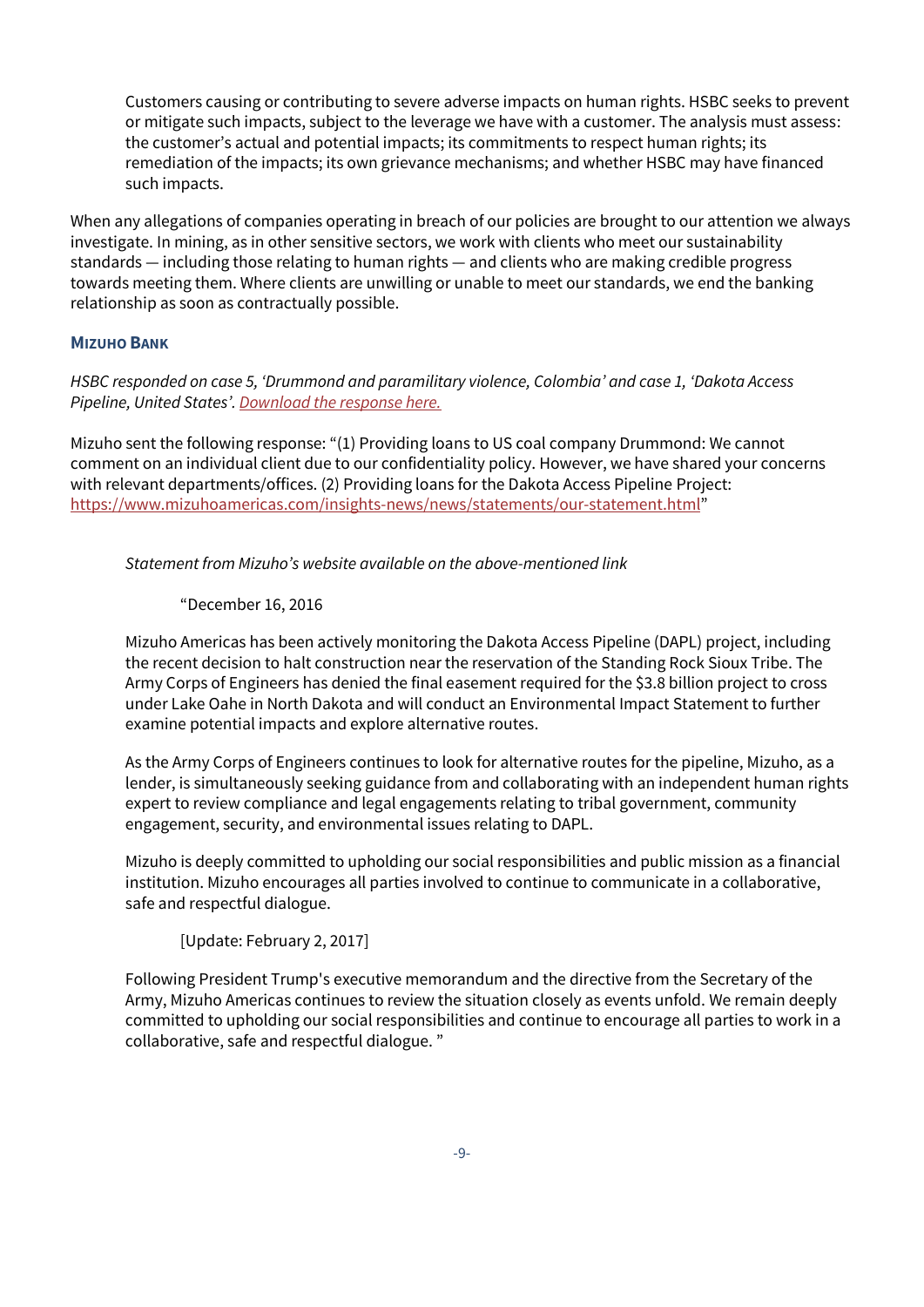#### <span id="page-9-0"></span>**MORGAN STANLEY**

*Morgan Stanley's responded on case 6, 'Finance for cluster munitions, International'. [Download the response](https://business-humanrights.org/sites/default/files/documents/Morgan%20Stanley%20response_12%20January%202018_1.pdf)  [here.](https://business-humanrights.org/sites/default/files/documents/Morgan%20Stanley%20response_12%20January%202018_1.pdf)*

Morgan Stanley maintains a global environmental and social risk management framework to identify and assess a range of environmental and social issues that may be associated with proposed transactions across the firm's business units. This risk management activity is underpinned by our global risk policies, which reference the Equator Principles, the World Bank's IFC standards, and other applicable guidelines. In addition, we consider specific industry, project, or issue-level risks that may pertain to any given transaction, as applicable. We periodically review and update our internal environmental and social risk management policies, procedures and guidelines to ensure that they reflect new and developing issues.

#### <span id="page-9-1"></span>**ROYAL BANK OF CANADA**

*Royal Bank of Canada's responded on case 2, 'Trans Mountain Pipeline Expansion Project, Canada'[. Download](https://business-humanrights.org/sites/default/files/documents/RBC%20response_18%20Jan%202018_0.pdf)  [the response here.](https://business-humanrights.org/sites/default/files/documents/RBC%20response_18%20Jan%202018_0.pdf)*

Thank you for notifying us that you plan to include Bank Track's report "How Banks Contribute to Human Rights Violations" in your next Weekly Update and for giving us the opportunity to provide additional information related to Royal Bank of Canada's (RBC) involvement in the financing of the Trans Mountain Pipeline Expansion Project.

Given that we have a duty to respect the privacy and confidentiality of our clients, we are providing general comments related to the issues identified in the Report.

RBC's Code of Conduct (the "Code") sets out the ethical principles by which all employees, contract workers and members of the Board are bound. These principles include a clear statement as to the individual and collective accountability for the social and economic effects of business decisions on communities in which we operate, including compliance with all applicable laws regarding nondiscrimination and human rights.

We highly value the relationship we have with Indigenous peoples and clients. We believe that resource development projects need to be done in a transparent and inclusive manner. This includes real, meaningful and lasting consultations with Indigenous peoples and local communities in project development.

We respect that these projects are complex and that there is a diversity of perspectives on the development and transportation of energy resources amongst Indigenous and local communities. Canada's project approval process, through the National Energy Board, provides an opportunity for concerns to be heard and requires consultation with potentially affected Indigenous groups. We are encouraged by the steps that the government has taken to advance this important topic in Canada.

RBC ensures that all projects we finance receive relevant approvals, and we conduct due diligence that considers environmental and social risks to ensure that we adhere to internal risk management processes. This involves applying the Equator Principles to projects that we finance, which includes ongoing monitoring over the life of the loan. This ensures that we identify, assess and manage environmental and social risks associated with projects. For additional details visit RBC Responsible Financing.

We also acknowledge that practices continue to evolve and we take stakeholder input seriously. We are committed to advancing our risk management processes as we learn from the experiences of our peers and feedback shared by stakeholders.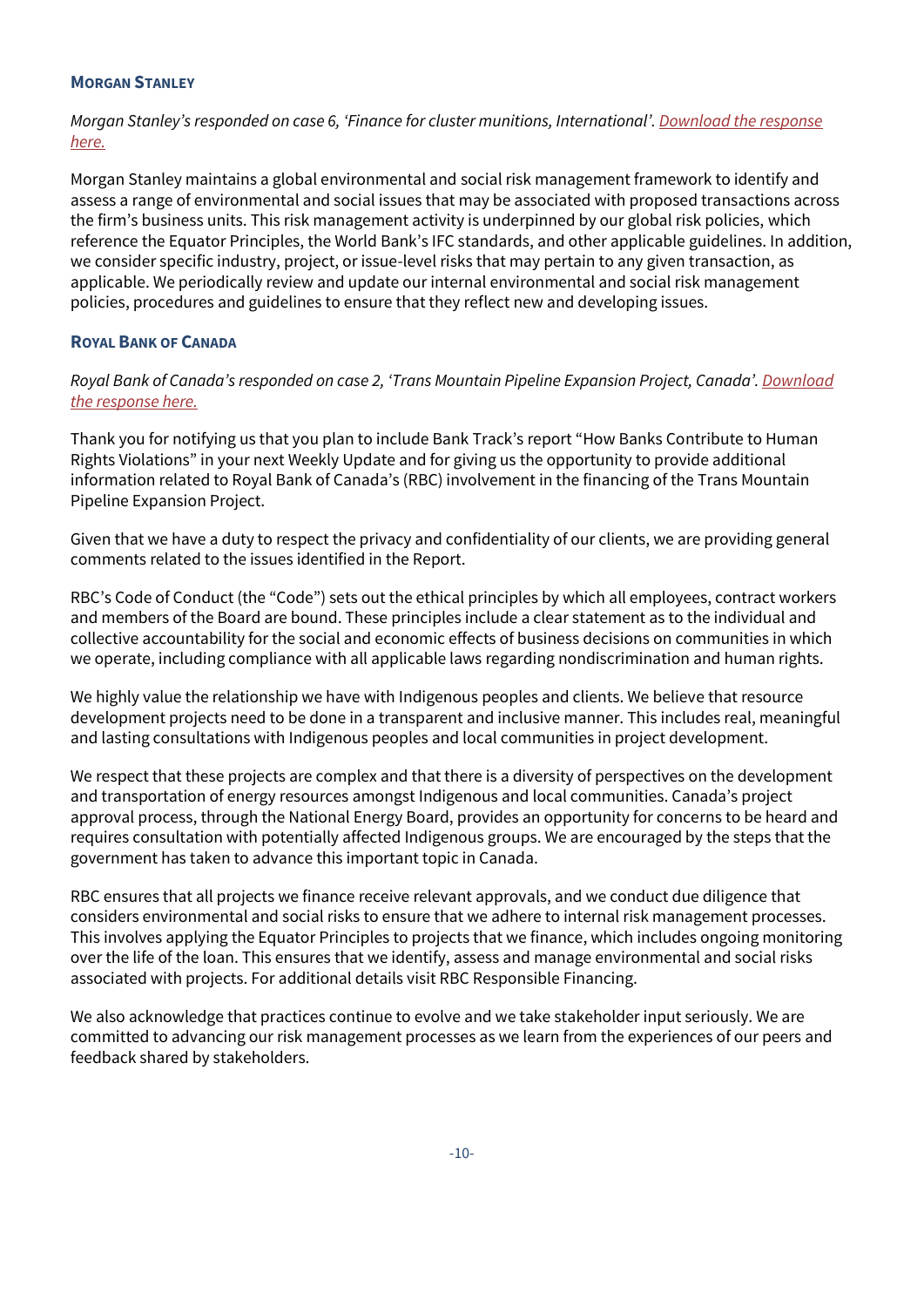#### <span id="page-10-0"></span>**TD BANK**

*TD Bank's responded on case 1, 'Dakota Access Pipeline, United States' and case 2 'Trans Mountain Pipeline Expansion project, Canada'. [Download the response here.](https://www.business-humanrights.org/sites/default/files/documents/TD%20Bank%20response_15%20Jan%202018_1.pdf)*

Thank you for your letter and the opportunity to respond. At TD, we value and respect the diverse views held by our customers, shareholders, employees and community partners. This includes listening to and engaging with those who have raised their concerns about TD's involvement in oil and gas infrastructure projects. I appreciate the opportunity to provide you with information on TD's approach to energy development.

TD is headquartered in Canada and our business focus in North America. As part of the global commitment to mitigate climate change impacts, made through the Paris Climate Accord, Canada is committed to transitioning to a low-carbon economy. At the same time, the North American economy in which TD conducts business contains abundant oil and gas resources and related industries — representing one of the largest sectors contributing to our domestic and export economy, providing millions of jobs, and energy security. Independent analyses show that traditional energy sources will continue to be an important component of global energy supply for the next several decades. As TD's CEO Bharat Masrani [\(https://newsroom.td.com/insights/180\)](https://newsroom.td.com/insights/180) shared at our Annual Meeting of Shareholders in March 2017, we believe that it is important to balance these economic realities even as we work to achieve the transition to a low-carbon economy.

We recently announced a set of initiatives [\(http://td.mediaroom.com/index.php?s=19518&item=135953\)](http://td.mediaroom.com/index.php?s=19518&item=135953) to advance the low-carbon economy, grounded in a target of CDN\$100 billion in low-carbon lending, financing, asset management and other programs by 2030. TD's low-carbon initiatives to support the \$100 billion target include:

- Work with companies, ventures and projects that are driving innovation and contributing to carbon emissions reduction, energy-efficient housing and urban green space enhancement.
- Accelerate the low-carbon economy including renewable and clean energy technologies, businesses and processes — through TD's low-carbon lending, financing, asset management (in accordance with TD Asset Management's sustainable investing approach) and other programs.
- Foster understanding and dialogue  $-$  through research, publishing and conversations  $$ to help society and the economy make a successful transition.
- Enhance focus on successful green bonds strategy, (issuing, underwriting and investing) to support projects that provide both economic growth and environmental benefit.
- Build on a 7-year track record of carbon neutrality to further reduce TD's carbon footprint.
- Plant 1 million new trees in communities in North America, more than doubling the number planted since 1990.

We support responsible energy development backed by federal and provincial energy policy, regulation, and our own rigorous due diligence. Specifically, with regard to the Dakota Access Pipeline syndicated deal, we understand and respect the concerns raised about this engagement as well as the peaceful demonstrations that people used to express their views. On behalf of the lending syndicate and in partnership with Citi, TD commissioned an independent human rights study to better understand the complex issues involved in the Dakota Access Pipeline. The summary of the recommendations are publicly available, and we believe they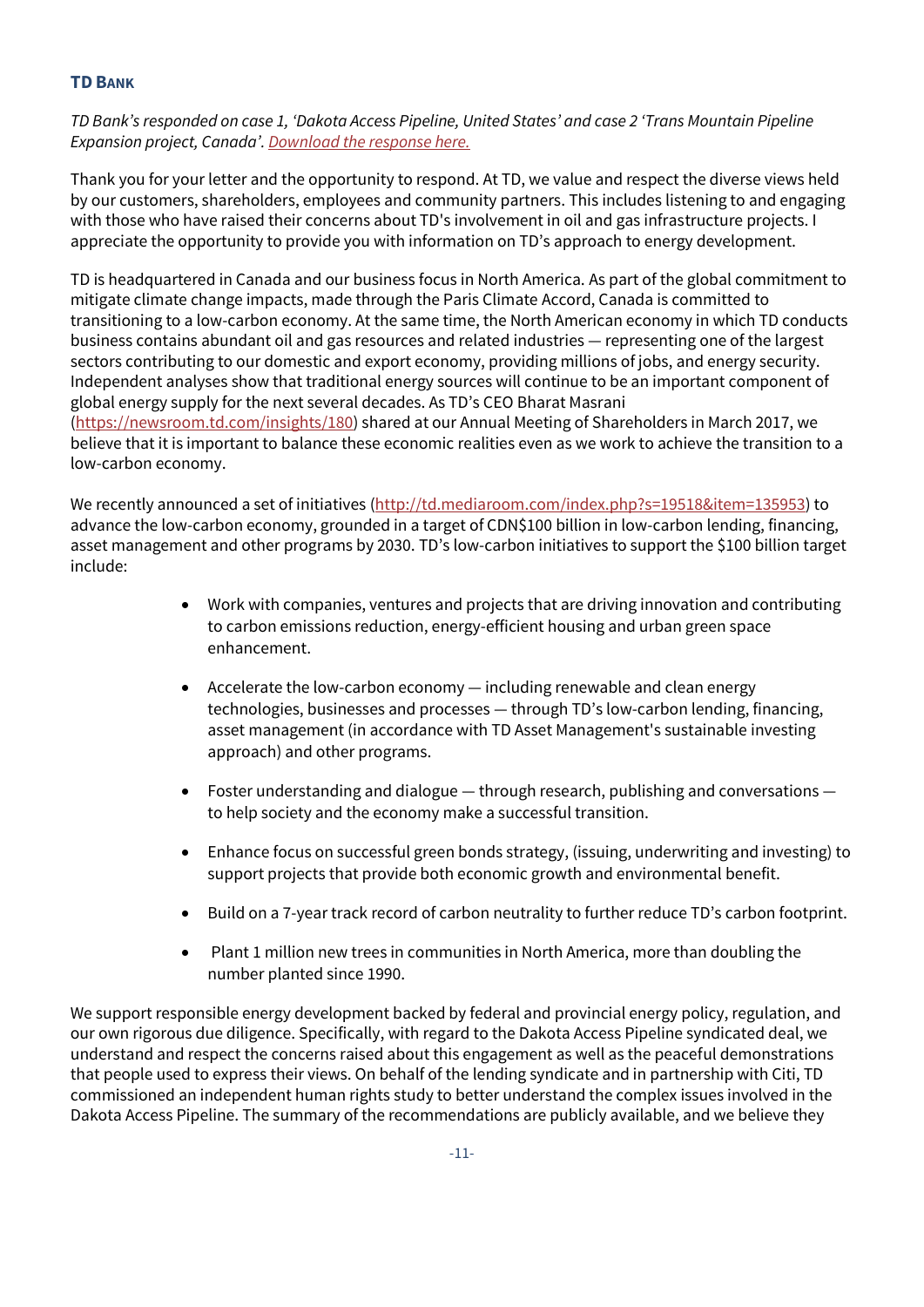provide valuable guidance to the industry, especially around engagement with Indigenous peoples and bridging the gap between current U.S. law and international industry best practices. Drawing upon their findings, TD continues to review our due diligence policies and make improvements, where appropriate.

As it relates to the Trans Mountain Pipeline Expansion Project, TD has been following the project closely for many years, including Kinder Morgan's adoption of best practices around management of environmental and social risk, Indigenous engagement and benefit sharing, and incorporation of Indigenous knowledge. The nearly 200 conditions imposed by the National Energy Board and the Government of British Columbia are comprehensive. In addition, there has been extensive government and corporate engagement with the numerous Indigenous communities along the pipeline route.

TD works with industry and environmental stakeholders and Indigenous communities to actively encourage dialogue and develop guidance for good practice in managing issues related to resource development. These are complex issues that are evolving through engagement with governments, the legal system, and corporate practice. Since 2012, we have worked with multi-stakeholder groups to produce a number of guidance documents and have a long-standing commitment to advancing the practical implementation of free, prior and informed consent (FPIC). We believe that strong partnerships and productive dialogue with Indigenous peoples is both essential and beneficial to energy project planning and construction.

TD has a longstanding commitment to the environment dating back nearly a decade. TD was among the first in the banking industry to recognize climate change as an economic and environmental megatrend. This understanding has served as the foundation for TD's expanding focus on low-carbon initiatives. Our key milestones include:

2009: TD Economics issues its first paper on carbon pricing

2010: First major North American-based financial institution to become carbon neutral

2013-2017: Recognized as a top performing Canadian bank for climate disclosure by CDP

2014-2017: Listed on DJSI World Sustainability Index; only Canadian banks last 3 years

2014: First Canadian bank to issue a green bond

2015: Joined RE100; met our 100% renewable electricity commitment

2016: Reduced TD's GHG emissions by 24% since 2008

2016: TD Securities participated in \$6,5 billion of green bond underwriting since 2010

2017: TD Friends of the Environment Foundation enters its 27<sup>th</sup> year with the support of more than 180,000 donors, having provided approximately \$82 million to cover 24,000 environmental projects and programs across Canada

2017: Issued US\$1 billion green bond, TD's first in the United States

2017: TD achieves 249 LEED-certified locations in North America

TD is also signatory to both the Equator Principles and the United National Principles for Responsible Investment. For more information on our environmental programs see our corporate responsibility report: [https://www.td.com/corporate-responsibility/index.jsp.](https://www.td.com/corporate-responsibility/index.jsp)

In our view, TD is taking a responsible approach in taking steps to accelerate the development of a low-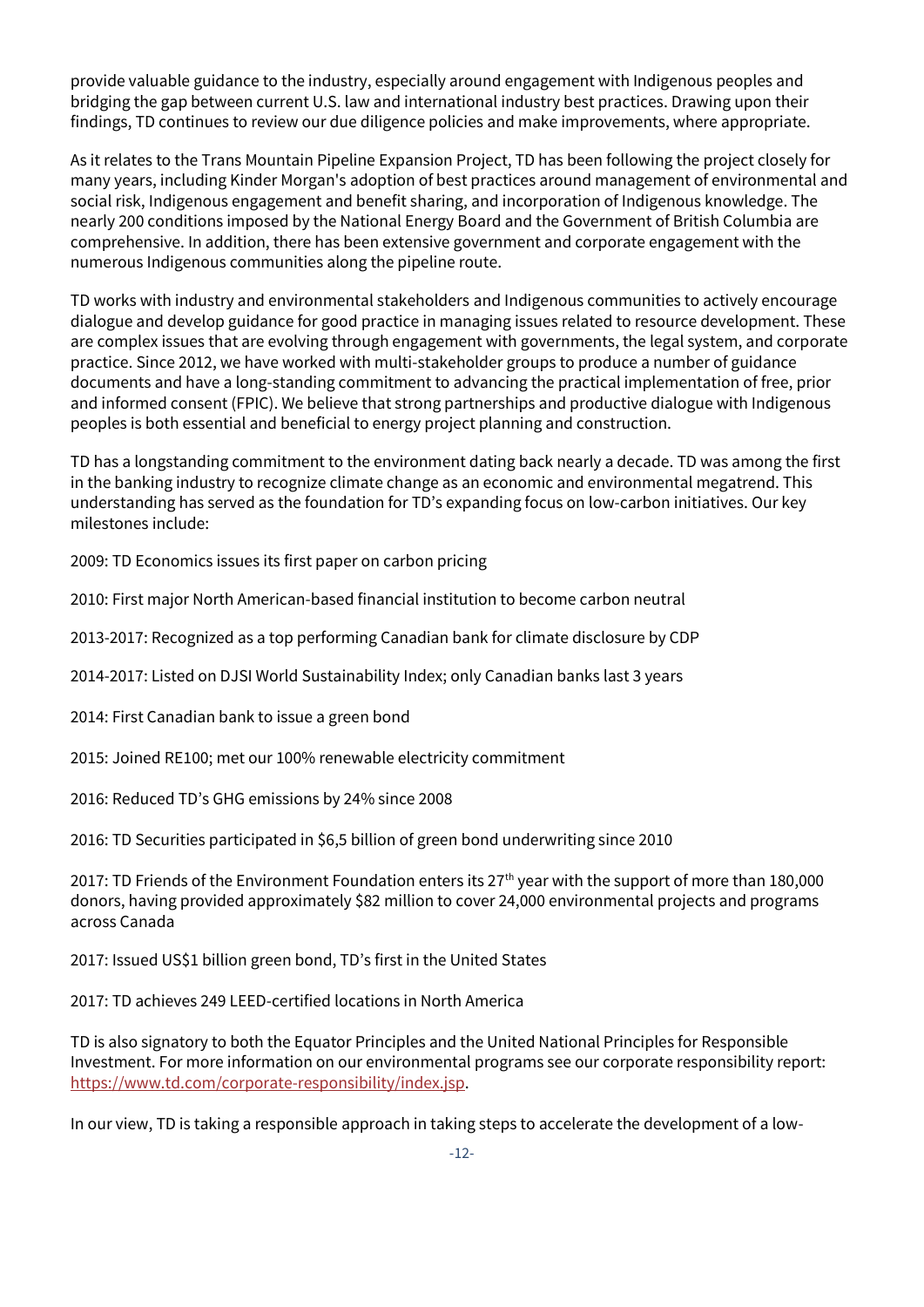carbon economy, while recognizing the importance of responsibly developing conventional energy, vital to North America's economic strength and security. Thank you for the opportunity to respond to your concerns.

#### <span id="page-12-0"></span>**WELLS FARGO**

*Wells Fargo's responded on case 5 'Drummond and paramilitary violence, Colombia' and case 6 'Finance for cluster munitions, International'. [Download the response here.](https://business-humanrights.org/sites/default/files/documents/Wells%20Fargo%20Response_Jan%2023%202018.pdf)*

Thanks for contacting Wells Fargo.

As we mentioned in our 2016 response to your initial report on Drummond, Wells Fargo strives to engage only with business customers that respect human rights and takes human-rights abuse allegations very seriously. We conduct enhanced due diligence for corporate customers in industries that present higher social and environmental risks, including fossil fuels, and we actively monitor developments regarding any allegation of human rights violations. It is also worth noting that Drummond is no longer a Wells Fargo customer, and that in 2015, Wells Fargo announced that we were limiting and reducing our exposure in coal mining.

With regard to Textron and Orbital ATK, confidentiality policies prohibit us from providing details on specific customer relationships beyond what is publicly available.

For more information on Wells Fargo's commitment to safeguarding human rights, please see our Human Rights Statement on wellsfargo.com.

Again, thank you for your engagement and the opportunity to respond.

Discussions with our client continue to focus on how they are engaging with the communities on the ground, and we will continue to assess their engagement as the situation evolves, including efforts at addressing historic injustices through the government-led peace process.

## <span id="page-12-1"></span>**NON-RESPONSES FROM BANKS**

#### <span id="page-12-2"></span>**BANK OF AMERICA**

*Bank of America is mentioned in cases 5, 'Drummond and paramilitary violence, Colombia', and 6, 'Finance for cluster munitions, International', but has not provided a response.*

#### <span id="page-12-3"></span>**BANK OF CHINA**

*Bank of China is mentioned in case 6, 'Finance for cluster munitions, International', but has not provided a response.*

#### <span id="page-12-4"></span>**BBVA**

*BBVA is mentioned in case 5, 'Drummond and paramilitary violence, Colombia', but has not provided a response.*

#### <span id="page-12-5"></span>**GOLDMAN SACHS**

*Goldman Sachs is mentioned in case 6, 'Finance for cluster munitions, International', but has not provided a response.*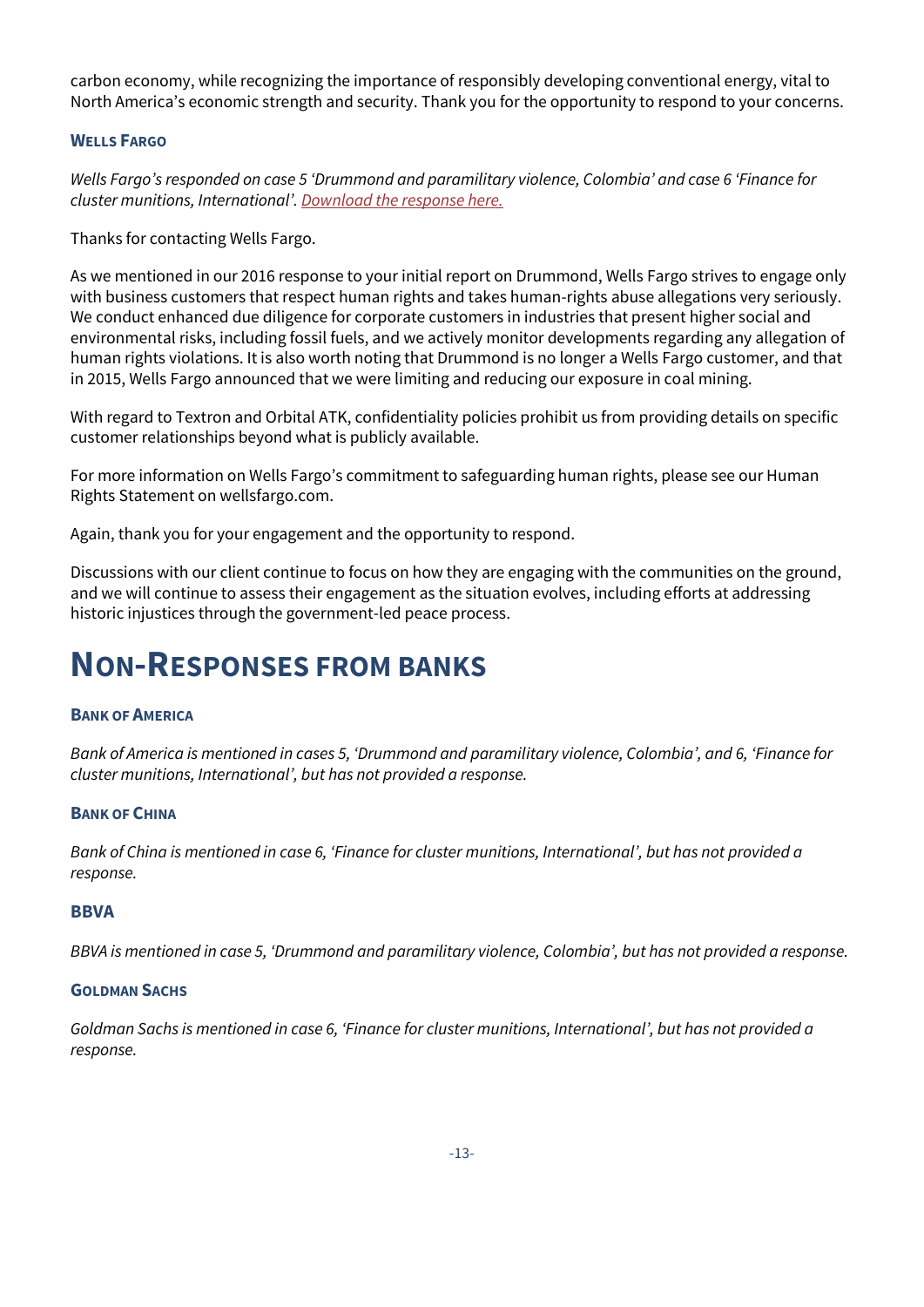#### <span id="page-13-0"></span>**JP MORGAN CHASE**

*JP Morgan Chase is mentioned in case 6, 'Finance for cluster munitions, International', but has not provided a response.* 

#### <span id="page-13-1"></span>**MITSUBISHI UFJ**

*Mitsubishi UFJ is mentioned in case 6, 'Finance for cluster munitions, International', but has not provided a response.* 

#### <span id="page-13-2"></span>**SUMITOMO MITSUI**

*Sumitomo Mitsui is mentioned in case 6, 'Finance for cluster munitions, International', but has not provided a response.* 

#### <span id="page-13-3"></span>**VTB BANK**

*VTB Bank is mentioned in case 8, 'Secret loans scandal, Mozambique', but has not provided a response.* 

## <span id="page-13-4"></span>**RESPONSES FROM COMPANIES**

*Below the responses provided by bank representatives are reproduced in full, where a public response was provided. Only salutations have been removed. Responses have not been edited to remove spelling errors or inconsistencies. The text in italics indicates on which cases companies have provided a response as well as the cases where no response was given.*

#### <span id="page-13-5"></span>**DRUMMOND LTD.**

#### *Drummond's responded on case 5, 'Drummond and paramilitary violence, Colombia'. [Download response here.](https://business-humanrights.org/sites/default/files/documents/Drummond%20response_18%20Jan%202018_1.pdf)*

Drummond Ltd. has had previous queries about Banktrack reports on this same topic regarding alleged human rights violations. There are no grounds for these allegations, and this fact has been confirmed both in the US and Colombian judicial system. This is something that the banking institutions we do business with have also concluded, after carrying out robust due diligence processes, covering issues such as:

Examples:

- Regulatory compliance
- Performance benchmarked against the IFC Performance Standards, which covers human rights issues such as labor rights, stakeholder engagement, and grievance mechanisms
- Internal controls, including payments to vendors
- Security management in Colombia benchmarked against the Voluntary Principles on Security and Human Rights

Regarding the civil suit filed against Drummond that followed the Alien Tort Claims Act lawsuit filed in 2002 in Alabama, the company was taken to trial and found not guilty, a verdict that was confirmed by the Federal Appeals court. There have been three additional law suits filed, with similar allegations, all of which have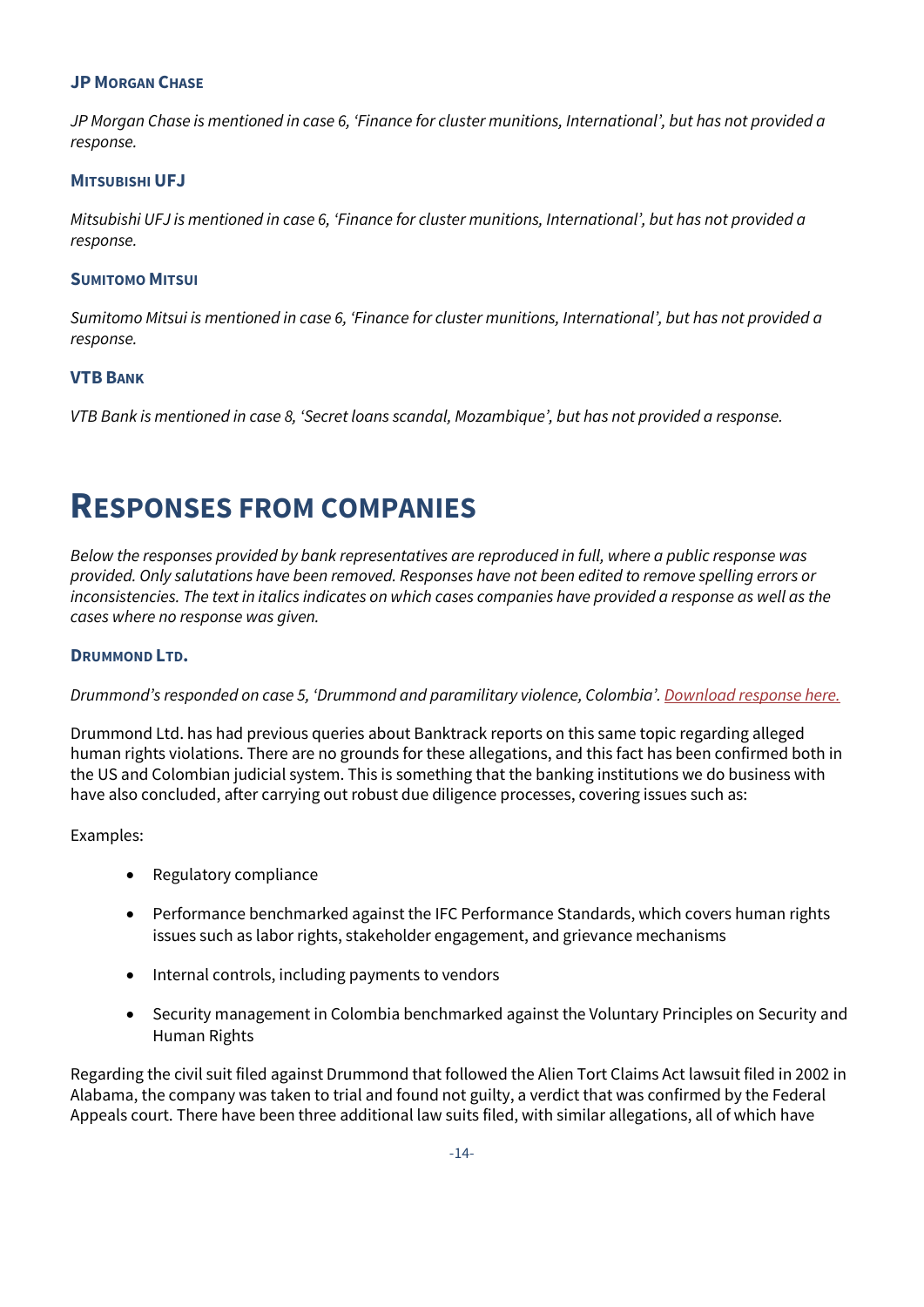concluded in rulings that have cleared the company of any wrong doing. The Colombian authorities have carried out investigations on those same allegations and have found no evidence to support them.

We provided the banks with ample documentation related to the allegations. We have also provided them information pertaining to our Corporate Social Responsibility programs, which are based on four pillars – Peace and Human Rights, Governance for Development, Environmental Performance, and Economic Development. Drummond adheres to the Voluntary Principles on Security and Human Rights, as well as the United Nations´ Guiding Principles on Human Rights and Business.

Drummond has carried out a conscientious human rights risk identification matrix and management program, as well as grievance and complaints mechanisms for both our employees and our external stakeholders. We are also active participants in Business and Human Rights initiatives in Colombia, working with institutions such as the Presidential Human Rights Advisor´s Office.

We recently became members of the Human Rights Mining and Energy Council (CME is the acronym in Spanish), where the implementation of Voluntary Principles on Security and Human Rights in the business community is promoted, with the participation of several of the energy companies operating in Colombia, as well as representatives from several embassies and Non-Governmental Organizations such as International Alert, the Ideas for Peace Foundation (FIP in Spanish) and the Institute for Human Rights and Business representative in Colombia (CREER-IHRB).

Regarding Colombia´s peace process and the current situation in the country, Drummond has been explicit in its support of the process and proactive in engaging with the Colombian Government´s Post-conflict Ministry and the presidential Human Rights Advisor´s Office, as well as the Ministry of Mines and Energy, working on initiatives related to the peace process and reconciliation. The latter has also included alliances with organizations like USAID.

Recently we received a special recognition by the Colombian Agency for Reincorporation and Normalization (ARN in Spanish), the institution in charge of promoting the return to legality of demobilized former combatants, in the category "Arenas for Reconciliation" for Drummond´s contribution to peace-building in the country. Since 2016, Drummond has developed initiatives for people in the Reincorporation Process, helping them engage in social service. The Company believes that this recognition by the ARN is another way to underscore our work with the community and the commitment of former combatants to projects with social value. In this sense, the company remains committed to the ARN, to demobilized persons, to communities and to the country.

In terms of getting the Human Rights message out to the operation, as a part of the human rights program Drummond has been implementing for the last three years inside the company, close to 80% of the employees have received training sessions on the Voluntary Principles on Security and Human Rights and the United Nations Guiding Principles on Business and Human Rights. Last November we organized a session with a group of more than 100 people, representing several of the main contractors and providers of Drummond Ltd.'s mining and port operations. The meeting covered topics related to the Company's Human Rights Policy, and future expectations regarding greater awareness and adoption of the afore mentioned standards. About

#### Drummond Ltd.:

\* In 2016, Drummond reached the record number of 32.6 million tons of coal exported. This result came along with the OHSAS 18001 Certification in Industrial Safety and Occupational Health in its mining operations, a CORPOCESAR recognition for the company's leadership in environmental compensation and performance projects, the implementation of new programs and projects that contribute to the growth and sustainable development of the communities in its area of influence, with a special emphasis on Human rights, institutional strengthening, and support for comprehensive education and healthcare services.